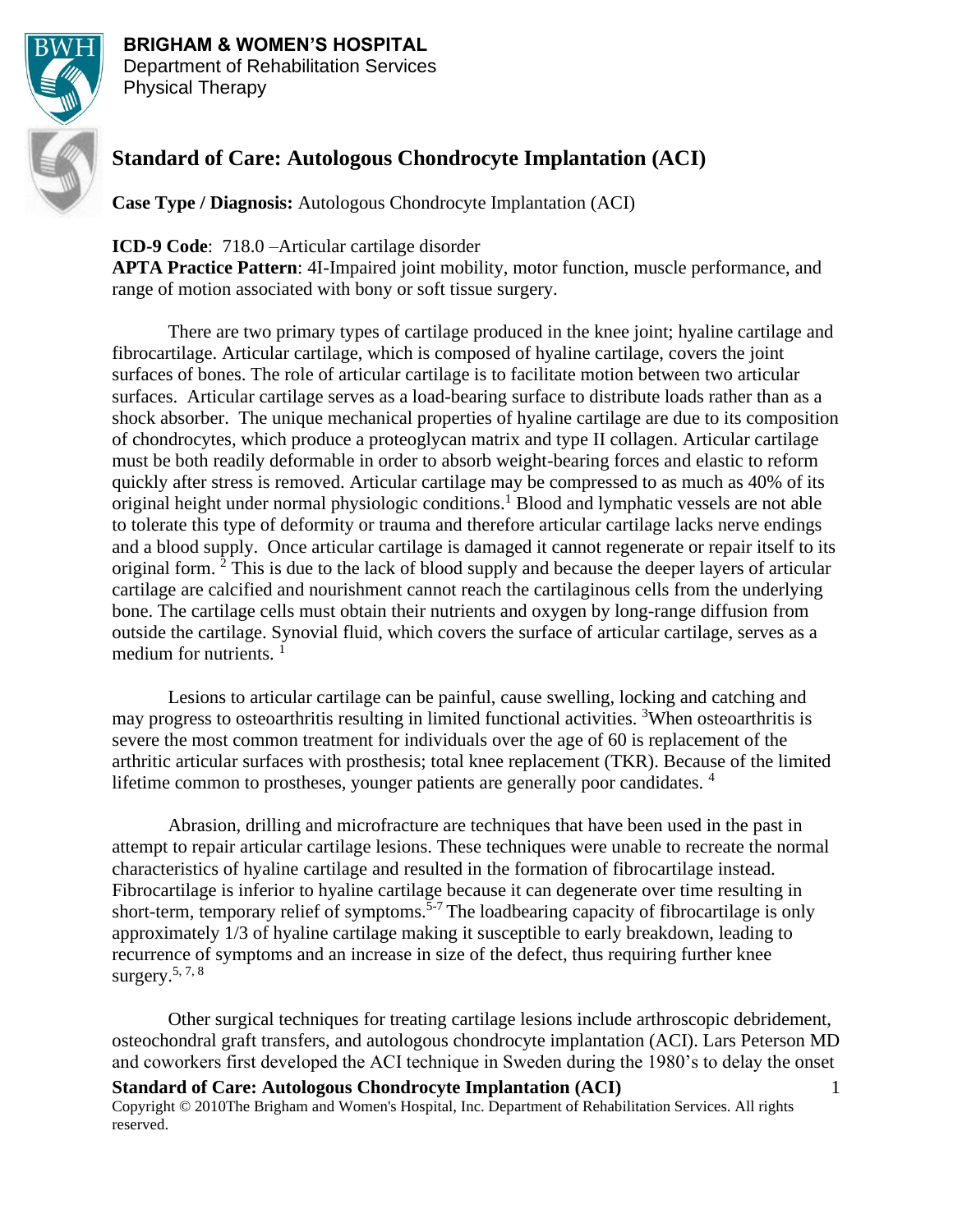of degenerative osteoarthritis by allowing the regeneration of hyaline-like cartilage.<sup>6, 9</sup> In 1995 Dr. Tom Minas, presently of the Department of Orthopedic surgery at Brigham and Women's Hospital, performed the first knee cartilage transplant in the United States. He performed his 400th cartilage transplant at Brigham and Women's Hospital in June of 2006.

The FDA has approved the use of Carticel (autologous cultured chondrocytes) "for the repair of symptomatic cartilaginous defects of the femoral condyle (medial, lateral or trochlea), caused by acute or repetitive trauma, in patients who have had an inadequate response to a prior arthroscopic or other surgical repair procedure. Carticel should only be used in conjunction with debridement, placement of a periosteal flap and rehabilitation. Carticel is not recommended for the treatment of cartilage damage associated with generalized osteoarthritis."<sup>10</sup>ACI has been found to be beneficial for cartilage injuries greater than 2 to 3  $\text{cm}^2$  and is currently being used to treat chondral injuries of the weight-bearing femoral condyle, trochlea, patella and tibial plateau.<sup>5</sup>

The ACI technique involves two separate surgical procedures: arthroscopy followed by an arthrotomy. The first procedure is a minimally invasive arthroscopic assessment of the knee joint performed as an outpatient. The area of defect is measured and articular cartilage is harvested from a non-weight-bearing surface for cartilage cell culturing. The biopsy is usually taken from the superior medial edge of the trochlea or the lateral aspect of the intercondylar notch if there is an overhanging patellar facet on the medial side.<sup>2, 3</sup> The cartilage biopsy is then cryo-preserved until the date of surgery is scheduled <sup>3</sup>. At that time, it is thawed and cultured to the appropriate number of cell vials necessary for surgery.  $2,3,8$ 

The second procedure is open ACI surgery performed at least 3-5 weeks after the biopsy is taken. The cartilage defect is debrided back to the subchondral bone with a rim of healthy cartilage. A template of the defect is made and a periosteal patch, usually from the proximal medial tibia distal to the pes anserine insertion, or a synthetic collagen patch is microsutured to the margins of the cartilage defect. The cultured cartilage cells are injected under the patch, which is then sutured shut and sealed with fibrin glue. The joint is then closed and the procedure is complete. The injected cells must grow inside the joint to form a hard cartilage tissue, generally a 9-12 month process, and will continue to mature until up to 24 months.<sup>2, 3, 8</sup>

When a patient has a varus or valgus malalignment as well as a chondral injury, an osteotomy is often performed. An osteotomy can be performed prior to ACI surgery or concomitantly. <sup>2</sup> The purpose of an osteotomy is to decrease the forces occurring at the site of the chondral defect and balance the forces that occur at the knee joint. <sup>11</sup> The most common types of osteotomy include: tibial tubercle osteotomy, high tibial valgus osteotomy and distal femoral varus osteotomy. Anteromedialization of the tibial tubercle is used to unload a patellar defect and correct for maltracking.<sup>12</sup> High tibial osteotomies are performed when there are large defects on the weight bearing femoral condyle. Gillogly et al. have reported that 94% of their patients who had an ACI to the patella and/or trochlea also underwent anteromedialization of the tibial tubercle at the same time. $^{11}$ 

# **Standard of Care: Autologous Chondrocyte Implantation (ACI)**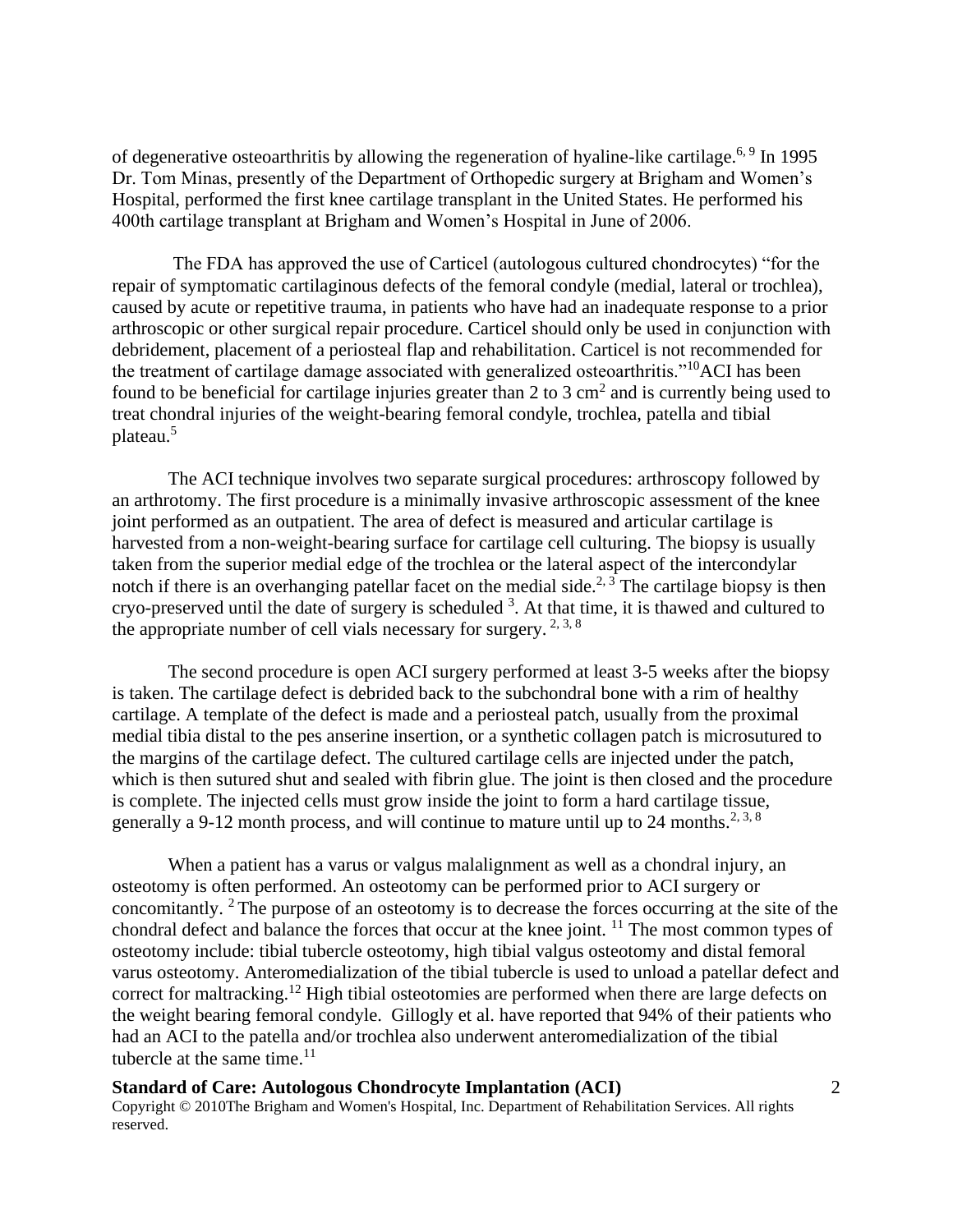Good outcomes have been reported in patients at 2 to 9 year follow-ups.<sup>9</sup> Autologous chondrocyte implantation of isolated femoral condyle defects were found to be highly effective in relieving symptoms and restoring knee function.<sup>9</sup> Most patients in this group returned to athletic activities in 12 to 18 months. Patients with more complicated articular defects had variable outcomes, with 60% reporting improvement based on the Brittberg-Peterson functional assessment score. <sup>9</sup> Overall, ACI "produces a durable and effective repair for as long as 9 years for full thickness chondral lesions". <sup>9</sup> ACI for the treatment of osteochondritis dissecans has been found to produce an integrated repair tissue with successful clinical results in more than 90% of patients. <sup>13</sup>

Rehabilitation after autologous chondrocyte implantation is individualized based on the size, depth and location of the lesion, repair tissue maturation, as well as the condition of the surrounding articular cartilage. The goal of rehabilitation is to protect the graft while promoting maturation of the newly implanted chondrocytes through a program that focuses on regaining full range of motion (ROM), progressive weight bearing, lower extremity strengthening, flexibility and proprioceptive training. <sup>8</sup> Care must be taken to avoid compressive loading or shearing of the graft.<sup>14</sup>Progression of rehabilitation is based on the three stages of healing including; proliferation, transition, and remodeling/maturation**.**

#### **Stages of Healing:**

**Stage 1 (weeks 0-6): Proliferation**: Rapid proliferation of spindle-shaped cells with the defect filled. Mostly type I collagen with early formation of colonies of chondrocytes forming type II collagen.<sup>2</sup>

**Viscoelastic Arthroscopic Appearance**: Filled, soft white tissue. Gel-like appearance.

**Stage 2 (weeks 7-12)**: **Transition**: Matrix formation, mostly chondrocytes producing type II collagen and proteoglycans. Poor integration to underlying bone and cartilage.<sup>2</sup> **Viscoelastic Arthroscopic Appearance:** Jelly-like firmness with "wave-like" motion when probed, not yet firm and integrated to underlying bone.<sup>2</sup>

**Stage 3 (weeks 12-26)**: **Remodeling**: Ongoing remodeling of matrix with reorganization and quantity of type II collagen, with integration to bone and adjacent host cartilage. Large chain aggregates of proteoglycans are formed, with increased water content of cartilage. <sup>2</sup> **Viscoelastic Arthroscopic Appearance** By 4-6 months after ACI the graft is firm, "indentable", putty-like, but not "wave-like" when probed. Graft whiter than host cartilage, may demonstrate periosteal hypertrophy. <sup>2</sup>

**Stage 4 (weeks 26+) Maturation:** Repair tissue usually reaches full maturation, resembling the surrounding tissue. Equal firmness to host cartilage 9-18 months after ACI.<sup>2</sup>

It is important to take into account the biomechanics of the knee and the site of the graft when designing the appropriate rehabilitation protocol after ACI surgery. When the knee is in full extension the anterior femoral condyles articulate with the middle aspect of the tibial plateau.

#### **Standard of Care: Autologous Chondrocyte Implantation (ACI)**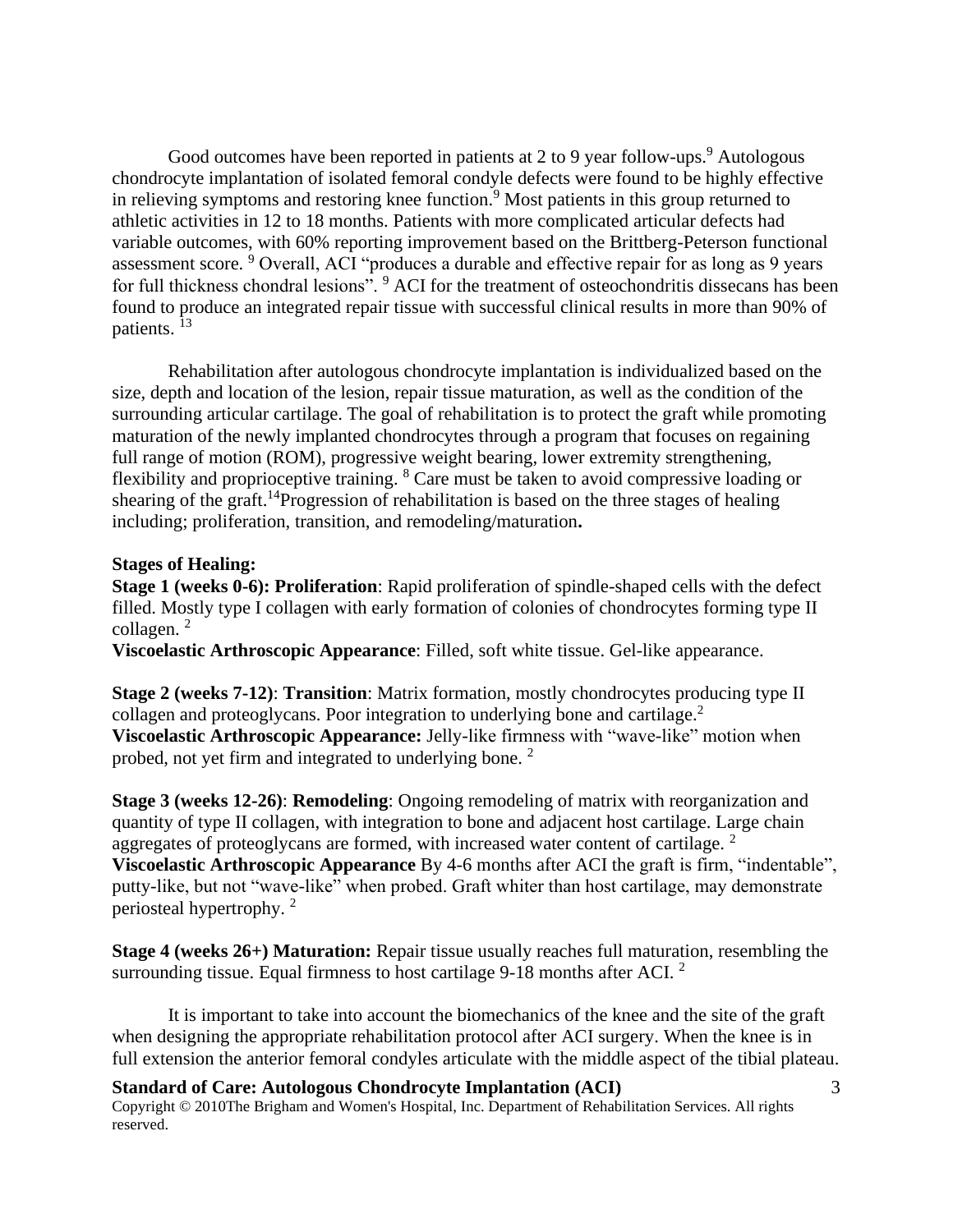As the knee flexes, the femoral condyles roll posteriorly and glide anteriorly increasing the contact between the posterior aspects of the femoral condyles with the posterior aspect of the tibial plateau. The patella glides inferiorly during knee flexion and superiorly with knee extension. When the knee is in full extension the patella lies proximal to the trochlea and at approximately 20 degrees of flexion the patella begins to makes contact with the trochlea, entering from the lateral side. As knee flexion increases the patella is compressed against the femur.<sup>15</sup> Maximal patellofemoral contact force occurs from 40-70 degrees of flexion. <sup>2</sup>

Immediate postoperative range of motion is important because it assists in providing nutrients to the healing tissues, decreases the likelihood of intra-articular adhesions and stimulates cellular orientation/chondrocyte maturation.<sup>2, 16</sup> On post-operative day 1 the continuous passive motion machine (CPM) is initiated as well as ROM of the knee. Studies have shown that continuous passive motion in the immediate post operative period stimulates free periosteal grafts in rabbits to produce hyaline articular cartilage; those that were immobilized demonstrated significant deterioration in the quality of the regenerated tissue.<sup>16</sup>

Patellar mobilization and cross friction massage are important in preventing tissue adhesions along the scar as well as the medial and latter gutters of the knee. Impaired patellar mobility can lead to decreased knee ROM.

Progressive weight bearing is also important for stimulating cellular orientation/chondrocyte maturation while at the same time preventing graft overload as it matures. Protective weight bearing must be maintained for 6-12 weeks after surgery, depending on the graft site, to prevent the likelihood of periosteal overload and central degeneration or delamination of a weight bearing graft.<sup>2</sup> Graft sites are gradually loaded based on the above stages of tissue healing. Signs that the weight bearing may be progressing too rapidly include increased pain, swelling and/or clicking in the knee.

Procedures to repair articular cartilage can cause considerable effusion and pain. Cryotherapy, elevation and use of interferential stimulation can assist in reducing swelling and pain. Inhibition of the quadriceps muscles often occurs with pain and swelling of the knee and therefore neuromuscular electrical stimulation (NMES) and biofeedback are used for quadriceps muscle re-education.

Isometric and gentle functional muscle exercises are initiated post-operatively to regain muscle tone and prevent atrophy.<sup>2</sup>

#### **Indications for Treatment:**

- Impaired ROM
- Impaired patellar mobility
- Lower extremity weakness
- Impaired function
- Impaired gait

### **Standard of Care: Autologous Chondrocyte Implantation (ACI)**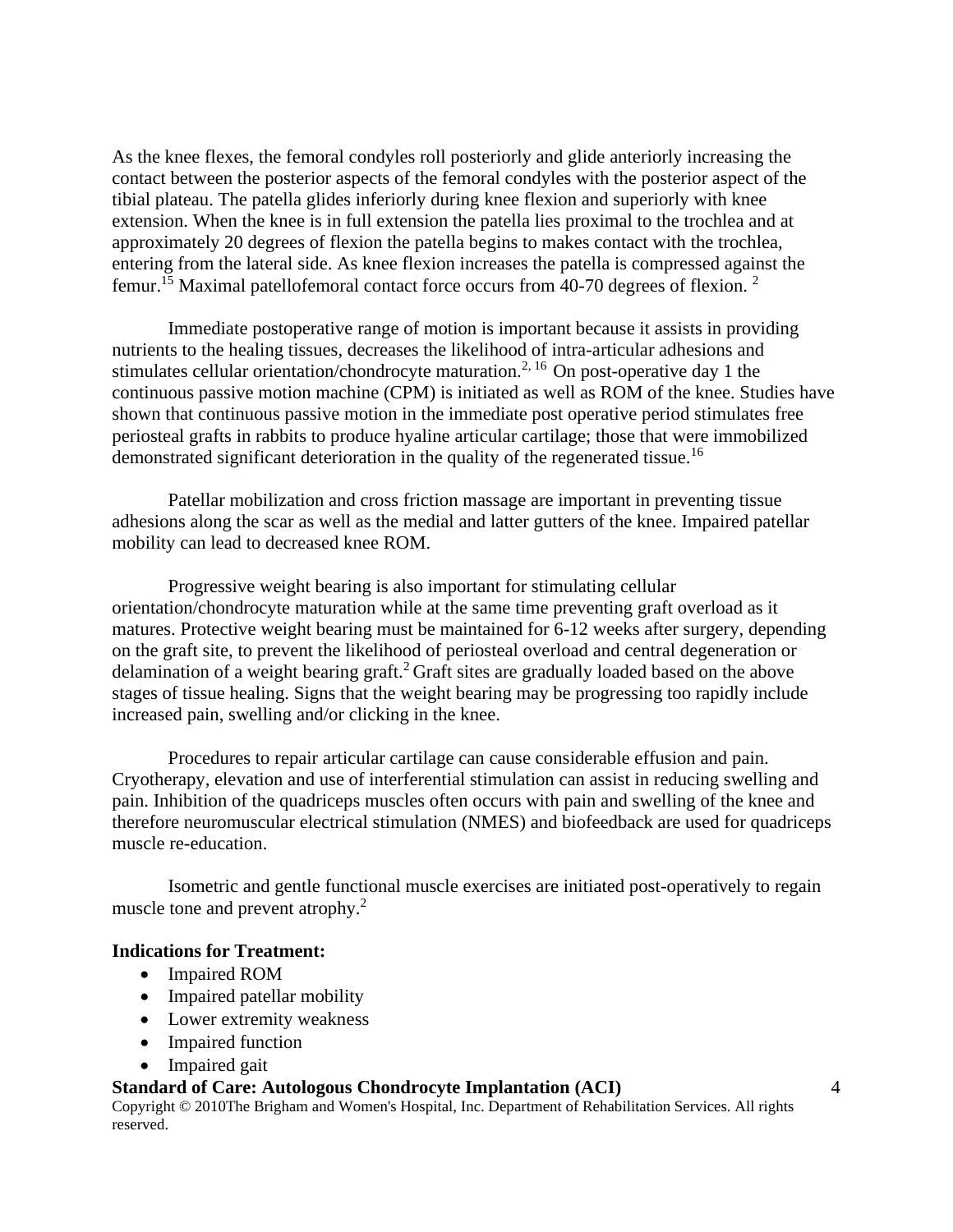- Pain
- Impaired balance/proprioception
- Impaired understanding of precautions: CPM, ROM, weight bearing status and use of brace

### **Contraindications / Precautions for Treatment:**

- **Do not overload graft.-** Avoid twisting, rotational and shearing forces. Gradual progression of weight-bearing per protocol only. (See Table 2)
- Increased pain, swelling and/or clicking are signs that the patient may be progressing too quickly. Activity level should be modified if this occurs and the MD should be notified.
- Intraarticular adhesions with resultant stiffness may occur with large or multiple grafts. These adhesions are treated best with early (6-8 week after ACI) lysis of adhesions, graft assessment and manipulation. Closed manipulation is not often recommended because the adhesions can involve the graft surface and can result in graft delamination.  $17$
- Incomplete periosteal graft incorporation to host cartilage and hypertrophic graft edge response are the most common problems after ACI. This usually occurs due to proliferative hypertrophic periosteal healing response between 4 and 7 months. Patients will present with a new onset of catching, pain and effusion.  $2^{\circ}$  The patient should be referred back to the doctor and activity levels decreased if this should occur. Some patients will require a  $2<sup>nd</sup>$  look arthroscopy for periosteal hypertrophy of the graft.

In a 1 year short term follow up study it was found that using a collagen membrane, instead of a periosteal graft for an ACI has lower reoperation rate for hypertrophy. 25.7% of patients with a periosteal covered and only 5% of patients who had the collagen membrane covered ACI required reoperation for graft hypertrophy. 1 year failure rates were comparable between the two groups. <sup>18</sup>

- Depending on the graft site ROM may be limited.
	- o Only passive knee extension during the first 6 weeks with trochlea or patella grafts.
	- o CPM 0-40 during first 3 weeks then ROM as tolerated with trochlea or patella grafts because maximal patellofemoral articulation occurs between 40 to 70 degrees.
	- o When a tibial tubercle osteotomy is performed in combination with an ACI, SLR/active knee extension in not permitted for the first 6 weeks. Only passive extension is allowed.
- Monitor for signs/ symptoms of infection, compartment syndrome, and/or DVT

#### **Standard of Care: Autologous Chondrocyte Implantation (ACI)**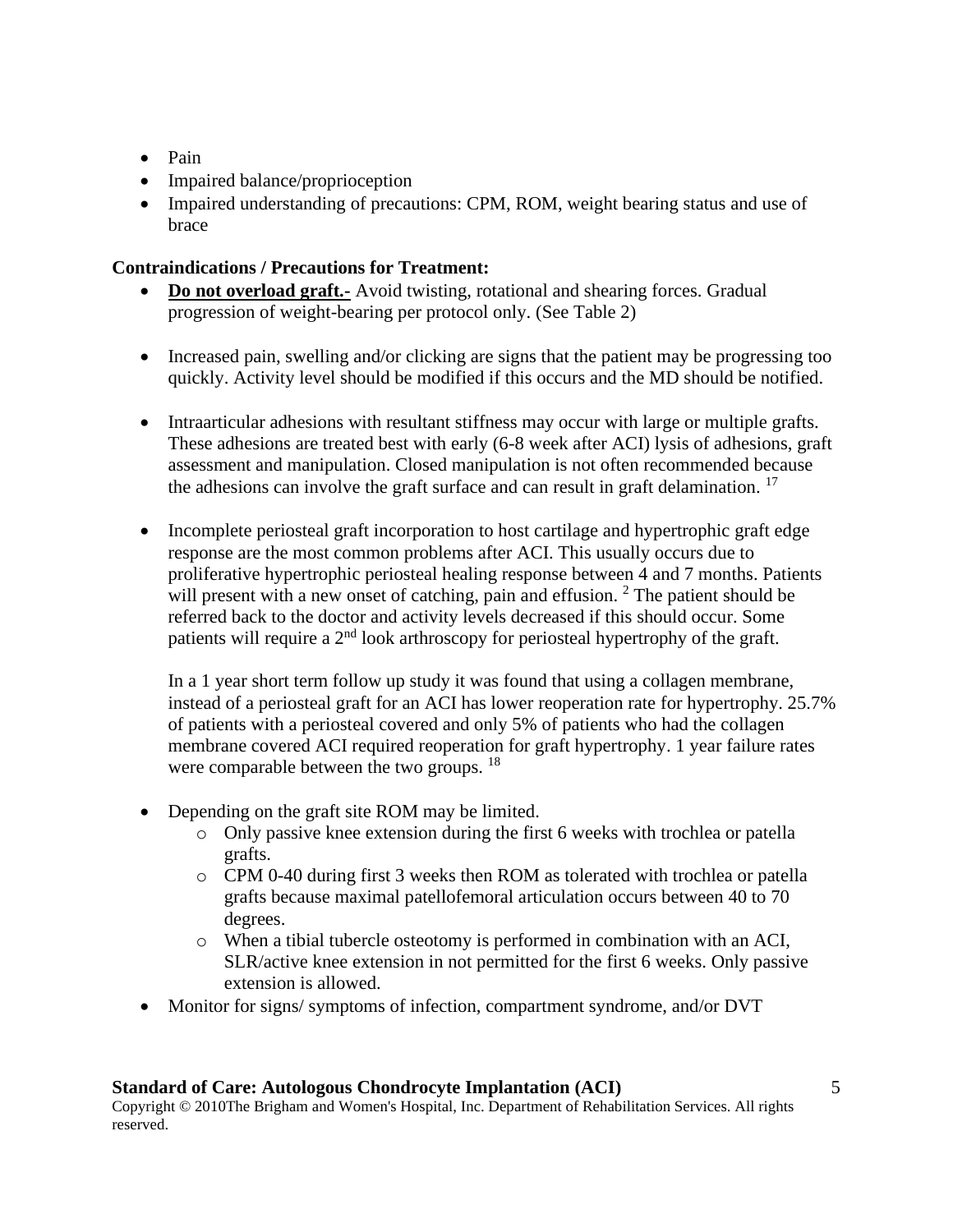#### **Examination:**

**Medical History:** Review patient's medical history questionnaire and medical history. Review any diagnostic imaging, operative notes, testing, or work-up.

**History of Present Illness**: Interview patient at the time of examination to review patient's history and any relevant information. Review operative notes noting graft site and whether or not an osteotomy was performed.

**Social History**: Review patient's home, work, recreational and social situations, previous level of functional activities and goals. Determine patients understanding of surgical procedure, rehabilitation protocol and post-operative precautions.

**Medications**: Patient will likely be taking pain medication as prescribed by their surgeon. Patients are **NOT** to use nonsteroidal anti-inflammatories (NSAIDS) for at least 6-9 months after surgery because they can inhibit proteoglycan secretion affecting cartilage growth. $19$ 

**Pain**: Measure using Visual Analog Scale (VAS). Determine activities that may increase or decrease symptoms, location of symptoms, and irritability. Indicate on a body diagram the location of symptoms.

**Visual Inspection:** Attention to the presence of swelling, condition of incisions, signs of infection, compartment syndrome, joint deformity and patient's overall functional use of the knee. Inspect brace for proper alignment, fit and integrity of lock. Inpatient: Inspect fit of CPM and proper set up as well as Kendall foot pumps and cryocuff.

**Lower Extremity Posture**: Q-angle, hip anteversion/retroversion, knee varus/valgus or recurvatum, patella alta, baja or squinting, tibial torsion, foot pronation/supination.

**Edema/ Atrophy**: Typical circumference measurements of the knee joint are taken at mid patella, as well as 10-15 cm above and below.

**ROM:** Lower quarter screen focusing on knee flexion and extension. See Table 1 for ROM restrictions**. When tibial tubercle osteotomy is performed SLR/active knee extension is not permitted. For any patella or trochlea graft site only passive extension is allowed.**

**Muscle Performance**: Manual muscle testing of hip & ankle - all directions. Early postoperative knee strength will be assessed through visual inspection and palpation with special attention to the vastus medialis oblique muscle activity and density. Manual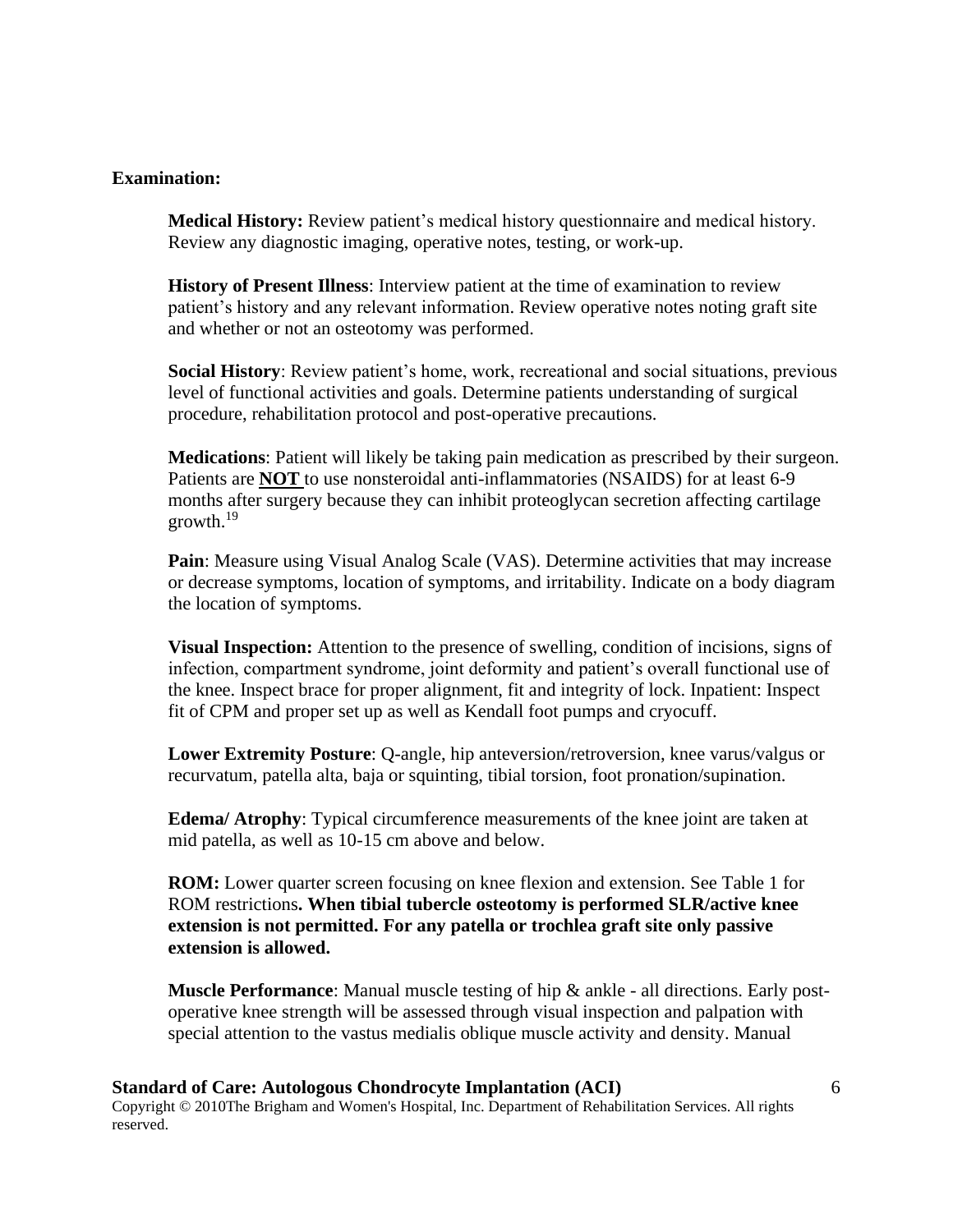muscle testing of knee extension to be performed at subsequent re-evaluations when appropriate.

**Patellar Mobility**: Medial, lateral, superior, inferior.

**Muscle Length**: Hamstrings, iliotibial band, iliopsoas, gastrocnemius, soleus.

Gait: Patient will have protective weight bearing based on site of graft for approximately 12 weeks (See Table 1). Insure that the patient is maintaining correct weight bearing status and is safe with assistive devices.

Weight bearing as tolerated (WBAT) with crutches: Patella, trochlea, patella/trochlea graft sites.

Heel-toe touch down weight bearing (TDWB) with crutches: Tibia and femur, tibial plateau, weight bearing femoral condyle, weight bearing femoral condyle/patella, weight bearing femoral condyle /trochlea.

See Table 1 for brace information

**Proprioception/Balance:** Assess as appropriate in uninvolved leg, and in involved leg once patient is allowed to be full weight bearing. Measured by timing single leg stance  $(SLS)$ .

**Differential Diagnosis**: None secondary to post-operative status unless patient has any co-morbid issues and/or post-operative complications that need to be considered.

#### **Rehabilitation**:

There are four phases of rehabilitation based on the four stages of healing:

Phase 1: Weeks 0-6 Phase 2: Weeks 7-12 Phase 3: Weeks 12-26 Phase 4: Weeks 26+

#### **Phase 1 : Acute (Inpatient days 0-4)**

Physical therapy begins the day after surgery- Post-operative day 1 (POD1)

#### **Impairments**:

- Pain
- Edema
- Impaired patellar mobility
- Impaired knee ROM
- Impaired muscle performance of hip and knee
- Impaired function-Bed mobility, transfers, ADL/IADL
- Impaired gait

#### **Standard of Care: Autologous Chondrocyte Implantation (ACI)**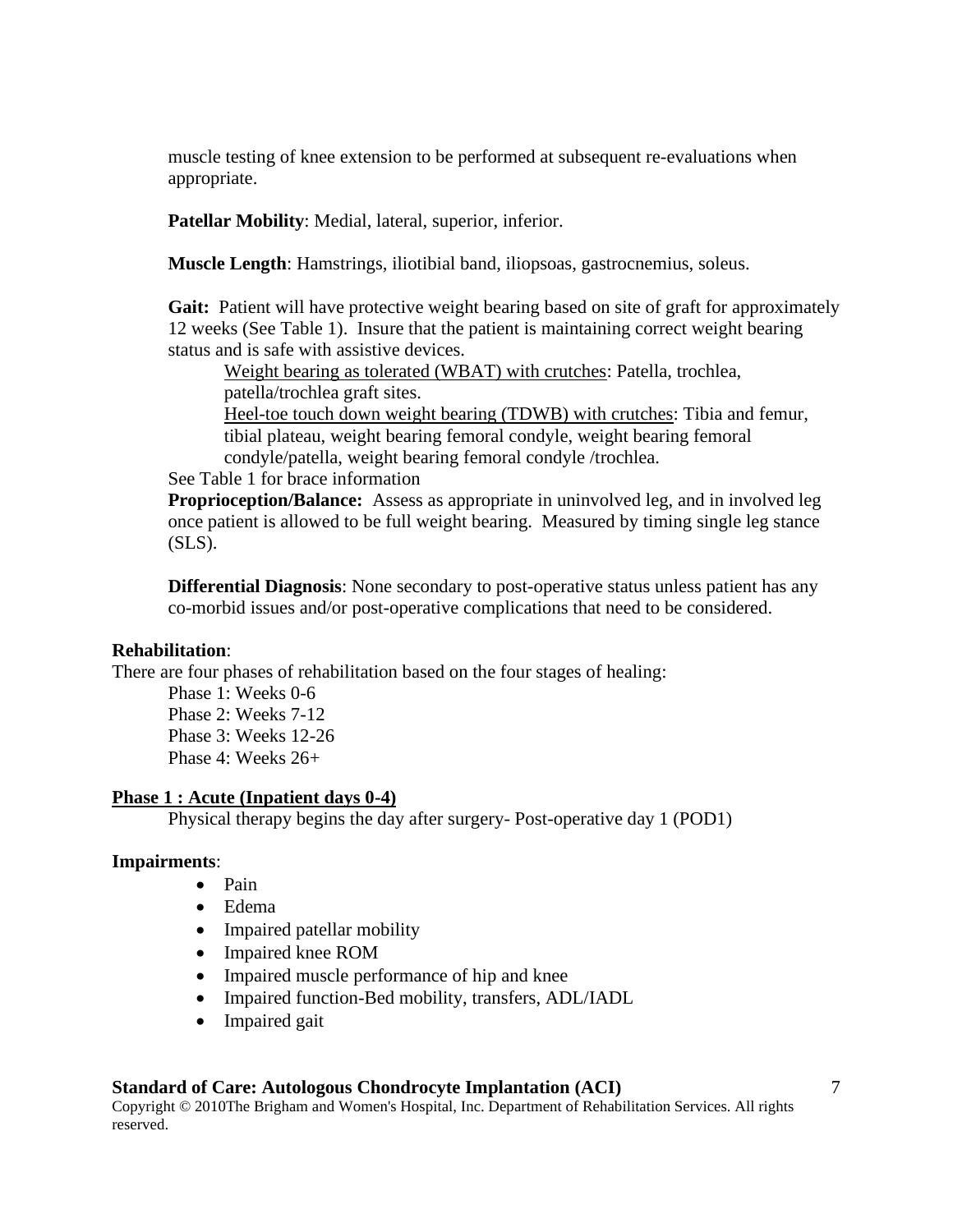#### **Goals**:

- 1) ROM. Increase tibial-femoral and patellofemoral mobility
- 2) Decrease pain and swelling
- 3) Prevent ACI graft over-load
- 4) Encourage muscle tone. Restore quadriceps control
- 5) Independence with home exercise program

The CPM is initiated POD1 and is increased depending on the defect location (See table 1). Begin 0-30 degrees POD1 then increase 10 degrees/day or as tolerated for weight bearing femoral condyle, tibial plateau, tibia and femur graft sites. **For any patella or trochlea graft site CPM 0-40 only for first 3 weeks then increase to full as tolerated.** The CPM is used approximately 6-8 hours daily for the initial 6 weeks to enhance the quality of repair tissue and increase repair tissue fill.<sup>16</sup>CPM for defects of the trochlea and patella is limited to 0-40 degrees only for the first 3 weeks because maximal patellofemoral contact forces occur at 40-70 degrees. Therefore, greater ROM is not recommended.<sup>2</sup>

The physical therapist will instruct the patient in a home exercise program and initial ROM on POD 1 based on the specific type of ACI surgery (See Table 1). Patients will have an epidural until POD2 and therefore will only perform ROM and other exercises while in supine or at the edge of the bed on POD1.

On POD 1 the physical therapist will initiate AROM and AAROM of the knee. ROM will vary depending of the graft site. (See Table 1)When a tibial tubercle osteotomy is performed SLR/active knee extension is not permitted. For any patella or trochlea graft site only passive extension is allowed.

Immediately after surgery the patient will be placed in a knee immobilizer, which can be use when not in the CPM or performing exercises. On POD 2 the patient will be fitted with a hinged knee brace (Bledsoe brace) to be worn during ambulation until further notified by their doctor. (Patients with a tibial plateau graft will receive a prescription from their doctor in order to obtain an unloading brace from an outside vender once discharged from the hospital).

Patients will begin standing/walking with bilateral upper extremity assistive devices on POD2 (after the epidural is stopped and full LE motor control has returned). Cryotherapy, Kendall foot pumps and compression stockings are used for swelling, pain control and prevention of DVT.

Multi-directional patellar mobilization should begin immediately after surgery. The patient will be discharged home with a CPM machine as well as a home exercise program.

Electrical stimulation for VMO/ quadriceps muscle re-education is encouraged early after surgery if indicated.

Weight bearing, CPM and ROM will depend on the graft site. (See Table 1)

#### **Standard of Care: Autologous Chondrocyte Implantation (ACI)**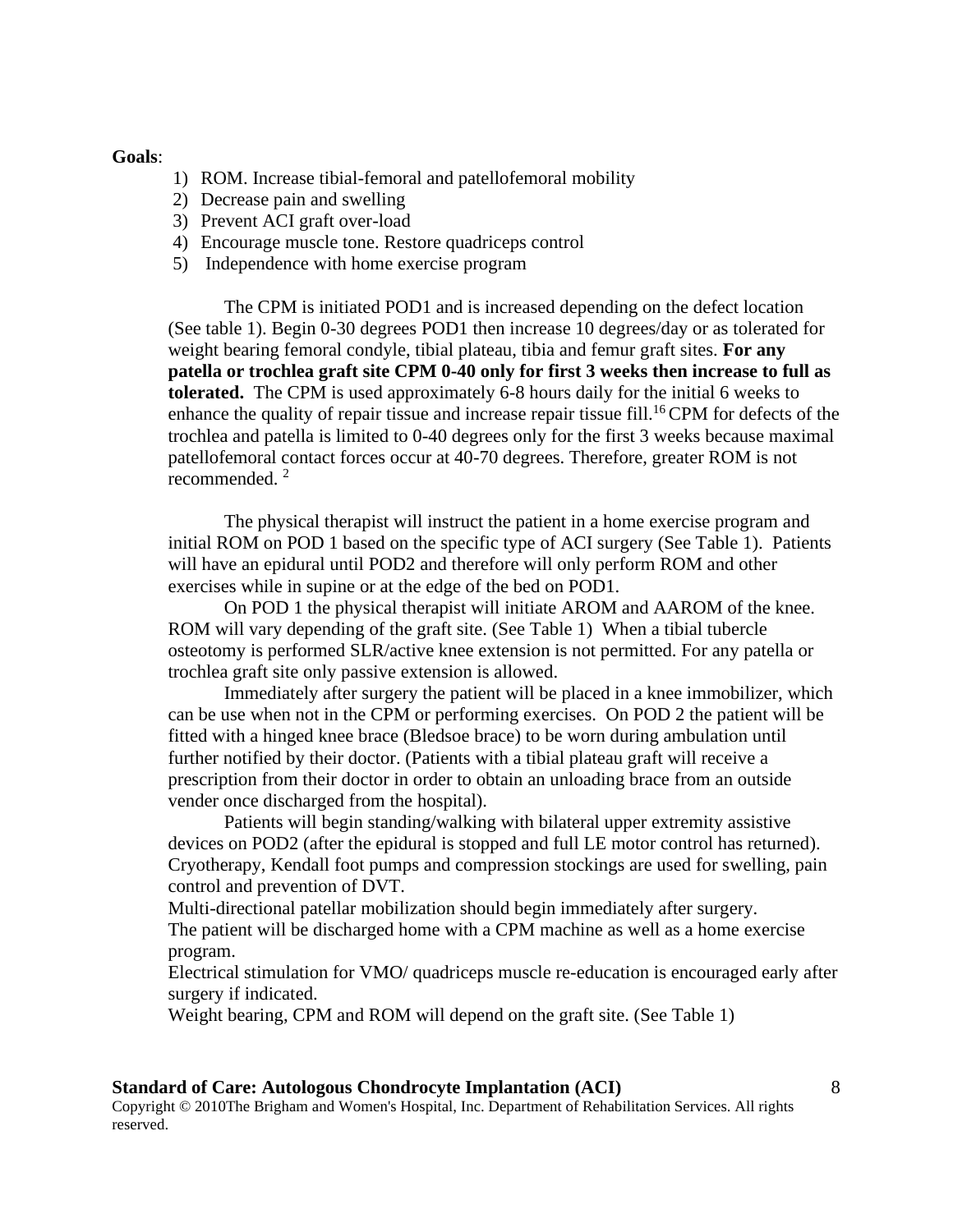#### **Home discharge criteria**:

- 1) Safe transfers
- 2) Safe ambulation with bilateral upper extremity assistive devices on level and stairs
- 3) Good understanding of precautions, weight bearing status, ROM, use of CPM, use of brace and home exercise program
- 4) Healthy appearing wound
- 5) Afebrile
- 6) Good pain control

# **Phase 1: Sub-Acute (Outpatient): (Weeks 1-6)**

The patient will be seen in an outpatient facility or by a home physical therapist after being discharged from the hospital.

# **Impairments**:

- Edema
- Pain
- Impaired patellar mobility
- Impaired knee ROM
- Impaired muscle performance of hip and knee
- Impaired function-ADL/IADL
- Impaired gait

#### **Goals:**

- Increase tibial-femoral and patella-femoral mobility
- Decreased pain and swelling
- Restore quadriceps control
- Full knee extension
- Week 3: at least 90 degrees of flexion
- Week 6: at least 110 degrees of flexion
- Independence with home exercise program

#### •

No progression to stage 2 until MD clears patient at 6 weeks post- op

### **Treatment Plan:**

- Begin use of CPM POD1 for 6-8 hours/day for 6weeks. Begin 0-30 degrees POD1 then increase 10 degrees/day as tolerated. **EXCEPT FOR PATELLA OR TROCHLEA GRAFT SITES- CPM is limited to 0-40 degrees only for first 3 weeks then increase to full as tolerated.**
- Protective weight bearing with use of brace (table1)
- Isometric exercises, ROM (table 1), Multi-directional patellar mobilization
- E-Stim for VMO/ quadriceps muscle re-education
- Soft tissue mobilization/deep friction to hamstring insertions, peripatellar region, medial/lateral gutters and scar.

# **Standard of Care: Autologous Chondrocyte Implantation (ACI)**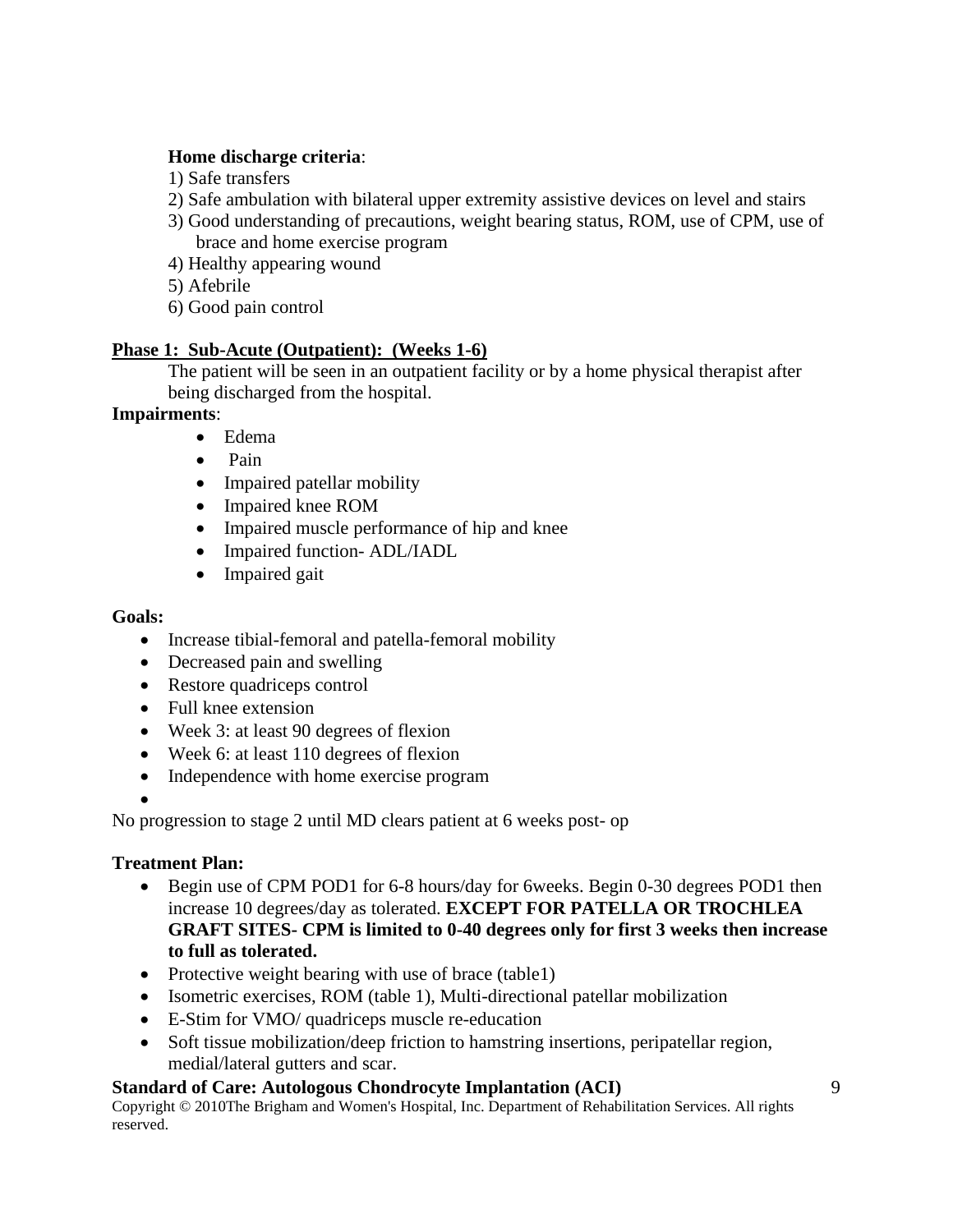- Cryotherapy for edema control
- Compression stockings/TEDS for edema control and DVT prevention

### **Phase 2: (Weeks 7-12):**

# **Impairments**:

- Edema
- Pain
- Impaired patellar mobility
- Impaired knee ROM
- Impaired muscle performance of hip and knee
- Impaired gait
- Impaired balance reactions
- Impaired function- ADL/IADL

### **Goals:**

- Increase tibial-femoral and patella-femoral mobility
- Restore quadriceps control
- Full knee ROM by 12 weeks

# **Treatment Plan:**

- Discontinue CPM
- Continue with E-Stim for VMO/ quadriceps muscle re-education if indicated
- May begin gentle A/AAROM extension for all graft sites if not previously allowed
- Multi-directional patellar mobilization
- Partial graduated weight bearing to full weight bearing by 12 weeks (See Table 2)
- Progression of exercises per protocols
- Functional muscle usage, stationary bicycle, with progression to treadmill
- Cryotherapy for edema control

No progression to stage 3 until MD clears patient at 12 weeks post- op

# **Phase 3 (Weeks 12-26):**

### **Impairments**:

- Edema
- Pain
- Impaired patellar mobility
- Impaired knee ROM
- Impaired muscle performance of hip and knee
- Impaired gait
- Impaired balance reactions
- Impaired function-ADL/IADL

# **Standard of Care: Autologous Chondrocyte Implantation (ACI)**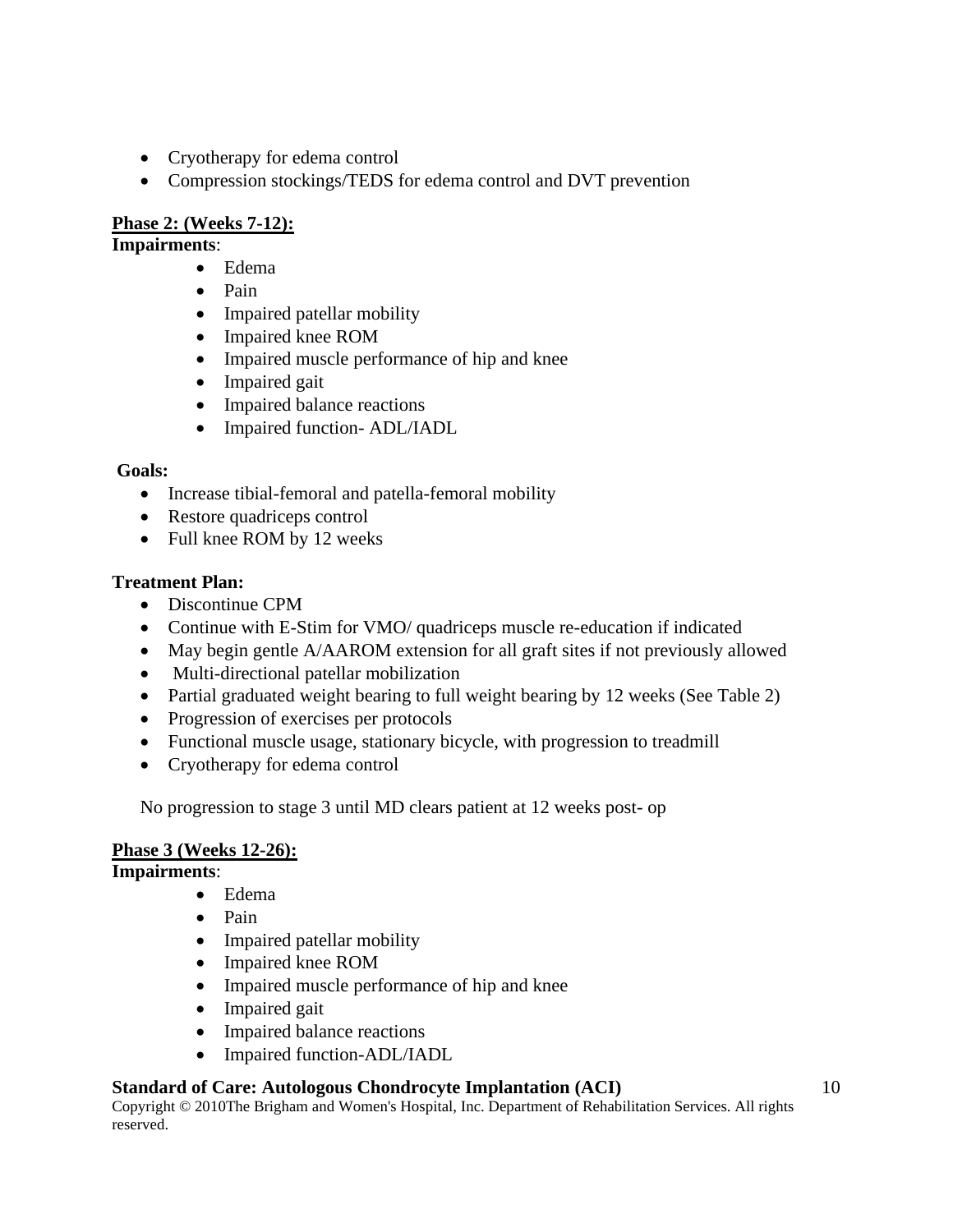#### **Goals**

- Discontinue assistive device.
- Normal gait pattern
- Improve muscular strength and endurance
- Return to normal ADL's/IADL's
- Independence with home exercise program

### **Treatment Plan:**

- Discontinue assistive devices 4-5 months post op if free of pain, no catching or swelling and patient demonstrates proper gait mechanics.
- Distance walking, resistance walking

# **Phase 4 (Weeks 26+):**

### **Impairments:**

- Impaired muscle performance of hip and knee
- Impaired balance reactions
- Impaired functional activities

### **Goals**

• Gradual return to functional activities and sports

### **Functional activities** (depending on graft site)

- Skating, in-line skating, and cycling are permitted at 6 months
- Running and aerobics may be performed at 12 month
- Pivoting sports such as tennis, basketball, football, golf and baseball may begin at 12-18 months depending on graft site and once patient cleared by MD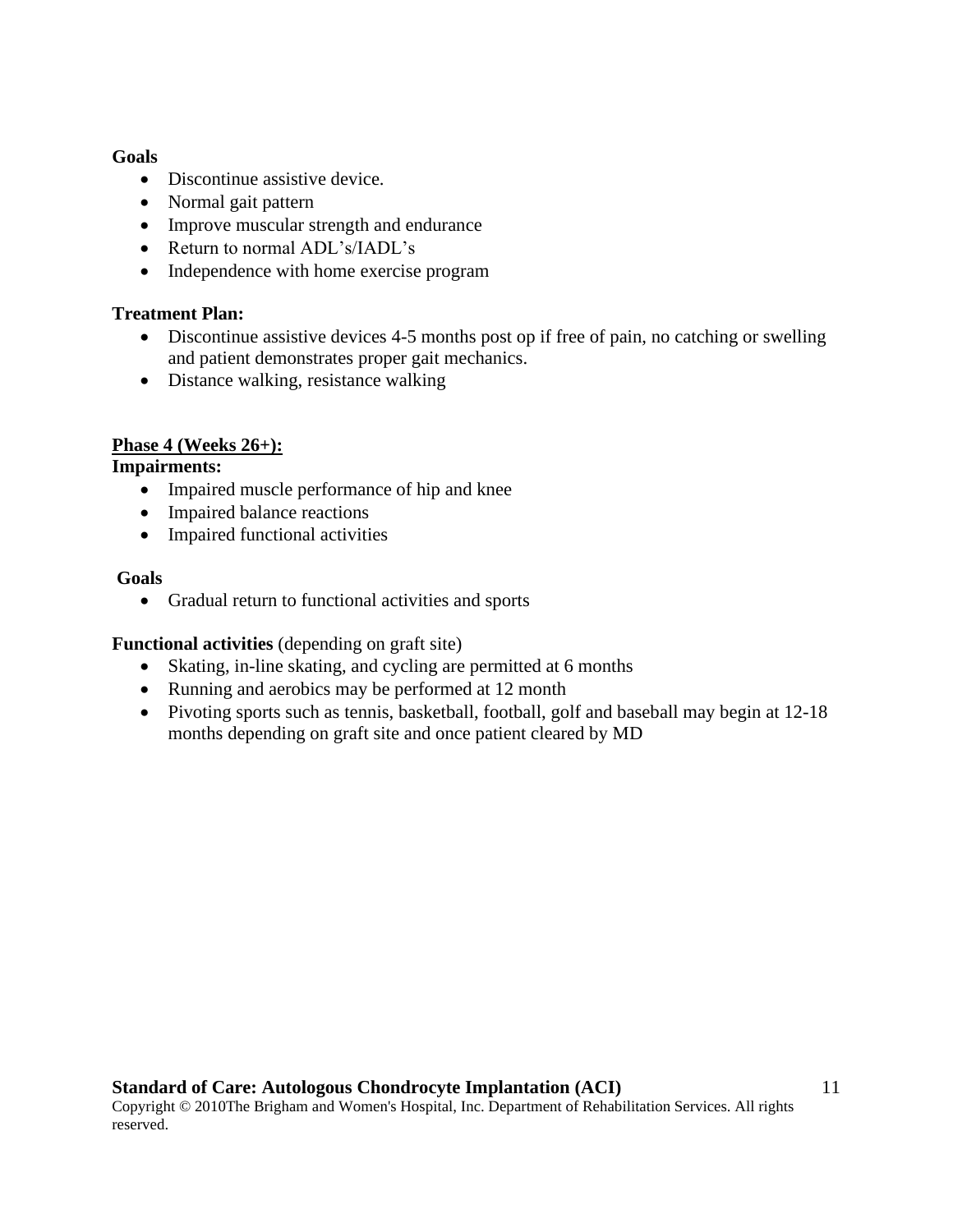| <b>Table 1</b>        | <b>ROM and CPM restrictions phase 1</b> |                    |                   |                                |  |  |  |
|-----------------------|-----------------------------------------|--------------------|-------------------|--------------------------------|--|--|--|
| <b>Graft Sites</b>    | <b>Weight Bearing</b>                   | <b>ROM</b>         | <b>CPM</b>        | <b>Brace</b>                   |  |  |  |
| Weight bearing        | Heel-toe TDWB                           | Full AROM,         | As tolerated      | Knee immobilizer with          |  |  |  |
| femoral condyle       |                                         | gentle AAROM       |                   | ambulation, until good quad    |  |  |  |
|                       |                                         |                    |                   | control/SLR $(\sim]3-6$ weeks) |  |  |  |
| Weight bearing        | Heel-toe TDWB                           | <b>Gentle AROM</b> | 0-40 for first    | Hinged knee brace locked in    |  |  |  |
| femoral               |                                         | flexion as         | 3 weeks then      | full extension for transfers   |  |  |  |
| condyle/Patella       |                                         | tolerated, Passive | increase as       | and ambulation                 |  |  |  |
|                       |                                         | extension only     | tolerated         |                                |  |  |  |
| Weight bearing        | Heel-toe TDWB                           | Gentle AROM        | 0-40 for first    | Hinged knee brace locked in    |  |  |  |
| femoral               |                                         | flexion as         | 3 weeks then      | full extension for transfers   |  |  |  |
| condyle/Trochlea      |                                         | tolerated, Passive | increase as       | and ambulation                 |  |  |  |
|                       |                                         | extension only     | tolerated         |                                |  |  |  |
| Patella               | Weight bearing as                       | Gentle AROM        | $0-40$ for first  | Hinged knee brace locked in    |  |  |  |
|                       | tolerated with                          | flexion as         | 3 weeks then      | full extension for transfers   |  |  |  |
|                       | bilateral upper                         | tolerated, Passive | increase as       | and ambulation                 |  |  |  |
|                       | extremity device                        | extension only     | tolerated         |                                |  |  |  |
| Trochlea              | Weight bearing as                       | <b>Gentle AROM</b> | 0-40 for first    | Hinged knee brace locked in    |  |  |  |
|                       | tolerated with                          | flexion as         | 3 weeks then      | full extension for transfers   |  |  |  |
|                       | bilateral upper                         | tolerated, Passive | increase as       | and ambulation                 |  |  |  |
|                       | extremity device                        | extension only     | tolerated         |                                |  |  |  |
| Patella/Trochlea      | Weight bearing as                       | <b>Gentle AROM</b> | $0-40$ for \first | Hinged knee brace locked in    |  |  |  |
|                       | tolerated with                          | flexion as         | 3 weeks then      | full extension for transfers   |  |  |  |
|                       | bilateral upper                         | tolerated, Passive | increase as       | and ambulation                 |  |  |  |
|                       | extremity device                        | extension only     | tolerated         |                                |  |  |  |
| <b>Tibial Plateau</b> | Heel-toe TDWB                           | Full AROM,         | As tolerated      | Unloading brace to be worn     |  |  |  |
|                       |                                         | gentle AAROM       |                   | at all times for at least 6-9  |  |  |  |
|                       |                                         |                    |                   | months after surgery           |  |  |  |
| Tibia and femur       | Heel-toe TDWB                           | Full AROM,         | As tolerated      | Unloading brace to be warn     |  |  |  |
|                       |                                         | gentle AAROM       |                   | at all times for at least 6-9  |  |  |  |
|                       |                                         |                    |                   | months after surgery           |  |  |  |

**With multiple graft sites use most conservative/restrictive guidelines When tibial tubercle osteotomy is performed SLR/active knee extension is not permitted**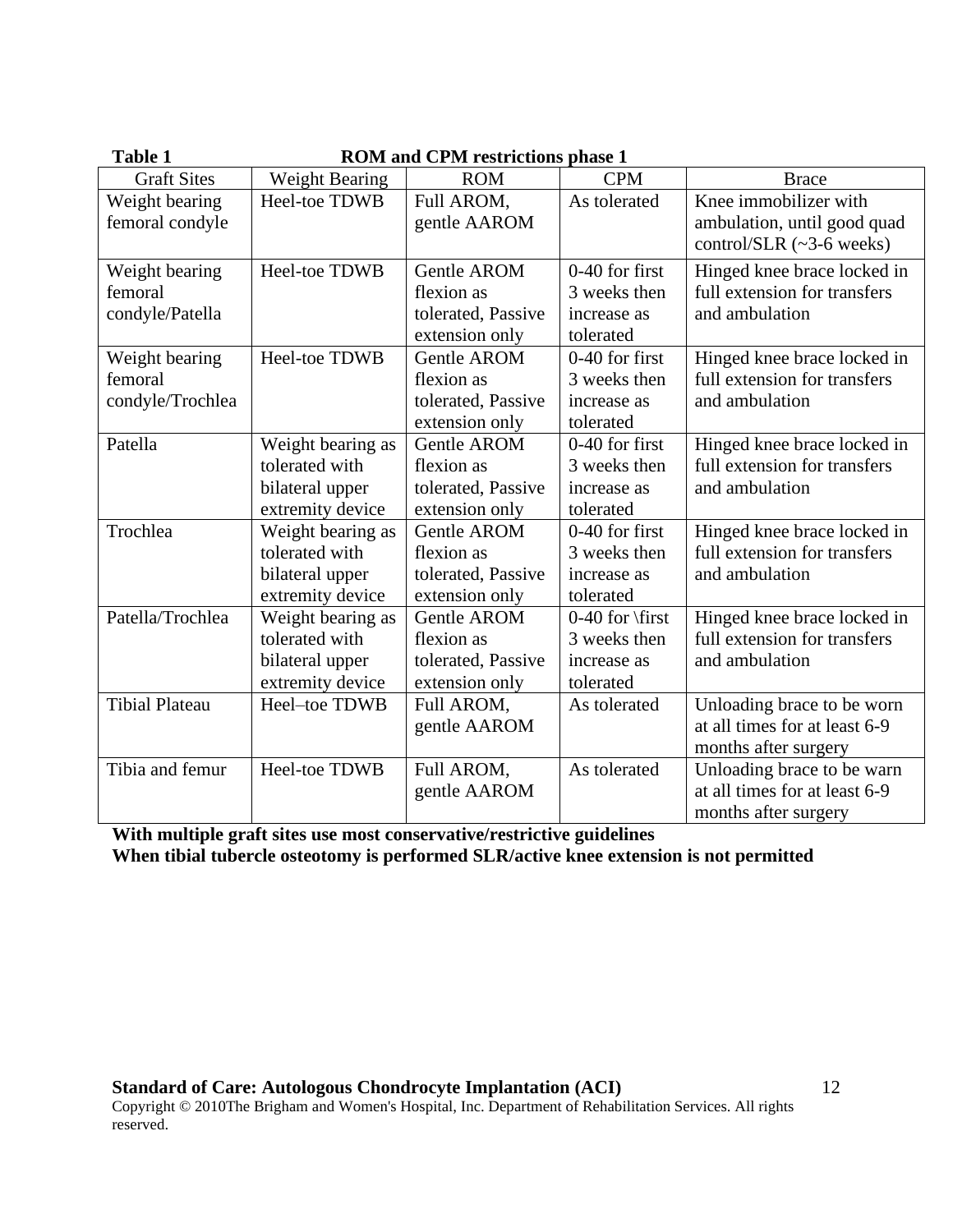| Table 2               | <b>Weight Bearing Progression</b> |                       |                        |                 |  |  |
|-----------------------|-----------------------------------|-----------------------|------------------------|-----------------|--|--|
| <b>Graft site</b>     | Weeks 7&8                         | <b>Weeks 9&amp;10</b> | <b>Weeks 11&amp;12</b> | Weeks 13+       |  |  |
| Weight bearing        | PWB 1/3 body                      | PWB 2/3 body          | FWB with               | Crutch, cane or |  |  |
| femoral condyle       | weight                            | weight                | crutches               | no device as    |  |  |
|                       |                                   |                       |                        | tolerated       |  |  |
| Weight bearing        | PWB 1/3 body                      | PWB 2/3 body          | FWB with               | Crutch, cane or |  |  |
| femoral               | weight                            | weight                | crutches               | no device as    |  |  |
| condyle/Patella       |                                   |                       |                        | tolerated       |  |  |
| Weight bearing        | Full weight                       | Full weight           | Full weight            | Full weight     |  |  |
| femoral               | bearing as                        | bearing as            | bearing as             | bearing as      |  |  |
| condyle/Trochlea      | tolerated with                    | tolerated with        | tolerated with         | tolerated with  |  |  |
|                       | crutch or cane                    | crutch or cane        | crutch or cane         | crutch or cane  |  |  |
|                       | as needed                         | as needed             | as needed              | as needed       |  |  |
| Patella               | Full weight                       | Full weight           | Full weight            | Full weight     |  |  |
|                       | bearing as                        | bearing as            | bearing as             | bearing as      |  |  |
|                       | tolerated                         | tolerated             | tolerated              | tolerated       |  |  |
| Trochlea              | Full weight                       | Full weight           | Full weight            | Full weight     |  |  |
|                       | bearing as                        | bearing as            | bearing as             | bearing as      |  |  |
|                       | tolerated with                    | tolerated with        | tolerated with         | tolerated with  |  |  |
|                       | crutch or cane                    | crutch or cane        | crutch or cane         | crutch or cane  |  |  |
|                       | as needed                         | as needed             | as needed              | as needed       |  |  |
| Patella/Trochlea      | Full weight                       | Full weight           | Full weight            | Full weight     |  |  |
|                       | bearing as                        | bearing as            | bearing as             | bearing as      |  |  |
|                       | tolerated with                    | tolerated with        | tolerated with         | tolerated with  |  |  |
|                       | crutch or cane                    | crutch or cane        | crutch or cane         | crutch or cane  |  |  |
|                       | as needed                         | as needed             | as needed              | as needed       |  |  |
| <b>Tibial Plateau</b> | PWB 1/3 body                      | PWB 2/3 body          | FWB with               | Crutch, cane or |  |  |
|                       | weight                            | weight                | crutches               | no device as    |  |  |
|                       |                                   |                       |                        | tolerated       |  |  |
| Tibia and femur       | PWB 1/3 body                      | PWB 2/3 body          | FWB with               | Crutch, cane or |  |  |
|                       | weight                            | weight                | crutches               | no device as    |  |  |
|                       |                                   |                       |                        | tolerated       |  |  |

**If the patient experiences pain when progressing to the next stage of weight bearing, revert back to the previous stage for an additional week.**

**Prognosis**: Full return to all functional activities including sports as determined by MD.

**Standard of Care: Autologous Chondrocyte Implantation (ACI)**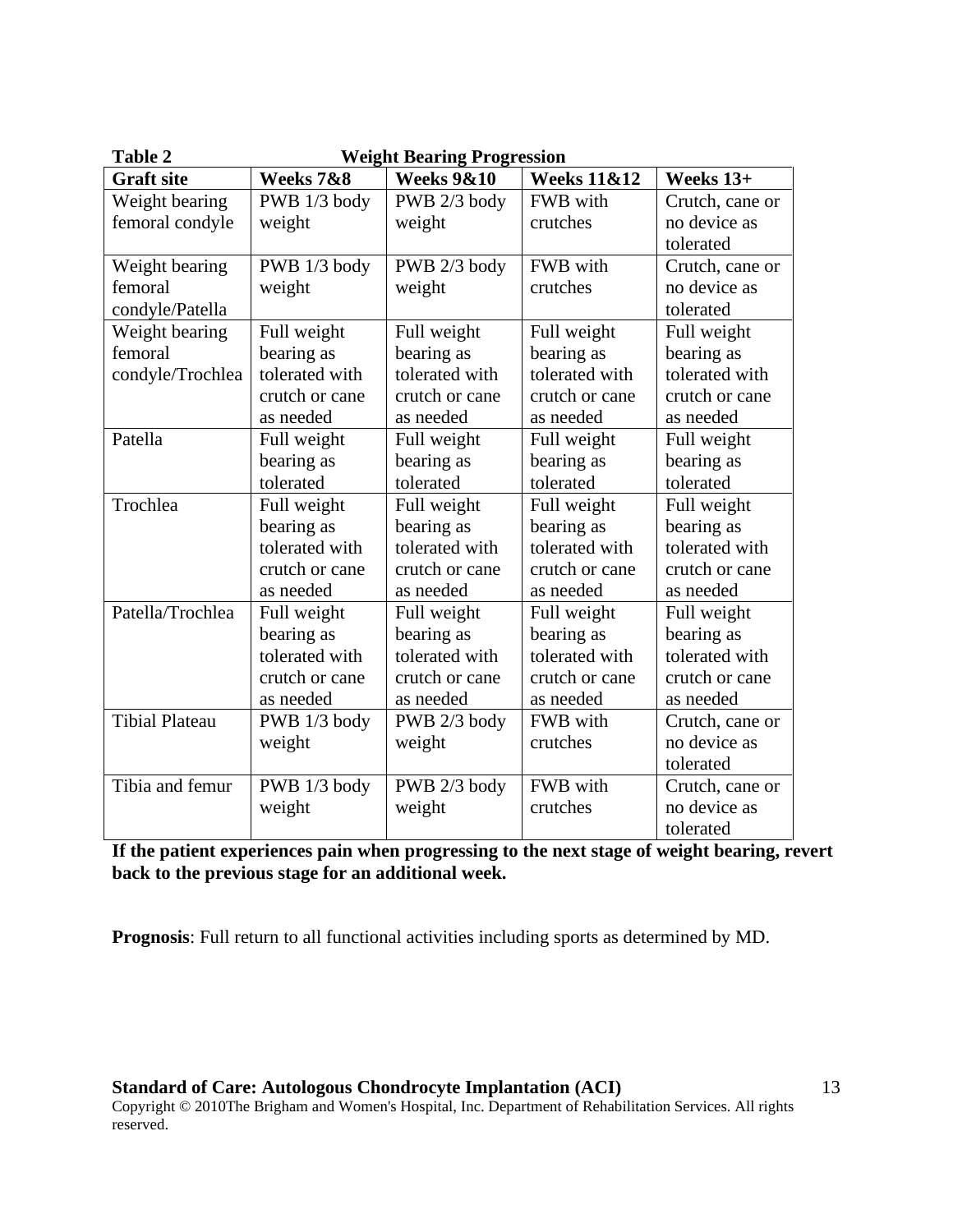#### **Treatment Planning**

| Established Pathway         | Yes, see attached.   | X No |
|-----------------------------|----------------------|------|
| <b>Established Protocol</b> | X Yes, see attached. | No.  |

**Frequency & Duration**: 2-3 times for week for 12-15 weeks

**Patient / family education:** Handouts on protocol including exercises and precautions.

#### **Re-evaluation / assessment**

**Standard Time Frame:** At least once every 30 days

**Other Possible Triggers**: Increased pain, swelling or catching, Signs of infection, DVT, or compartment syndrome.

#### **Discharge Planning**

**Commonly expected outcomes at discharge**: Full knee ROM, normal gait pattern, return to previous levels of functional activities and independent with home exercise program.

**Patient's discharge instructions**: Continue strengthening, stretching, and balance training through HEP. Return to sports activities as per MD orders.

#### **Author:**

Colleen Gallagher, PT Leigh Dechaves, PT 6/2007 Amy Butler, PT **Reviewed by:** Colleen Gallagher, PT 12/2010

**Standard of Care: Autologous Chondrocyte Implantation (ACI)** Copyright © 2010The Brigham and Women's Hospital, Inc. Department of Rehabilitation Services. All rights reserved.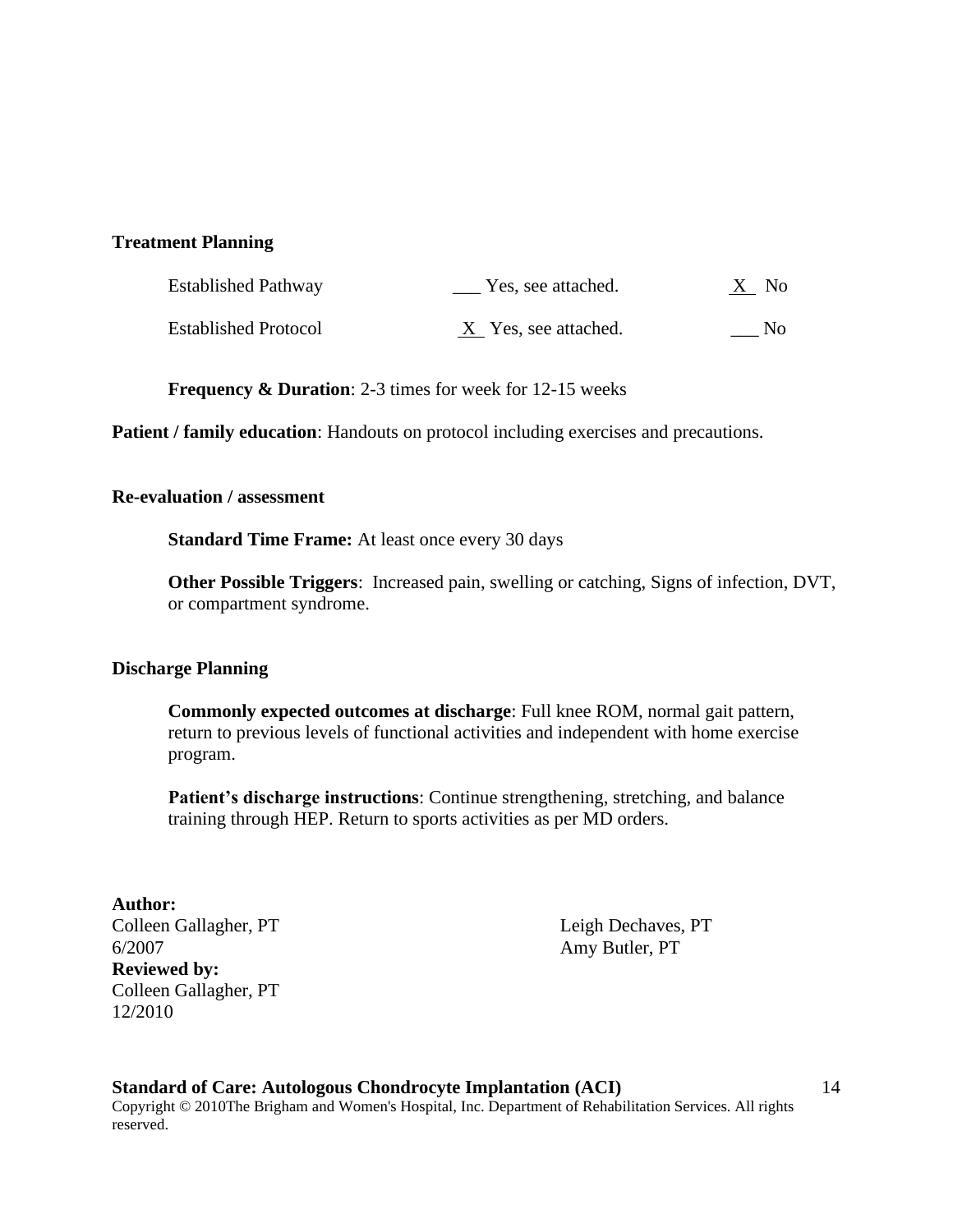# **Reference List**

1. Saidoff DC, McDonough AL. *Critical Pathways in Therapeutic Intervention.* 1st ed. St. Lousi, Missouri: Mosby,inc; 2002.

2. Minas T, Peterson L. Autologous chondrocyte transplantation. *Operative Techniques in Sports Medicine*. 2000;8:144-157.

3. King PJ, Bryant T, Minas T. Autologous chondrocyte implantation for chondral defects of the knee: Indications and technique. *J Knee Surg*. 2002;15:177-184.

4. Brittberg M, Lindahl A, Nilsson A, Ohlsson C, Isaksson O, Peterson L. Treatment of deep cartilage defects in the knee with autologous chondrocyte transplantation. *N Engl J Med*. 1994;331:889-895.

5. Minas T, Nehrer S. Current concepts in the treatment of articular cartilage defects. [review] [41 refs]. *Orthopedics*. 1997;20:525-538.

6. Briggs TW, Mahroof S, David LA, Flannelly J, Pringle J, Bayliss M. Histological evaluation of chondral defects after autologous chondrocyte implantation of the knee. *Journal of Bone & Joint Surgery - British Volume*. 2003;85:1077-1083.

7. Akeson WH, Bugbee W, Chu C, Giurea A. Differences in mesenchymal tissue repair. *Clin Orthop*. Oct 2001;391 supplement:S124-S141.

8. Gillogly SD, Voight M, Blackburn T. Treatment of articular cartilage defects of the knee with autologous chondrocyte implantation. [review] [64 refs]. *Journal of Orthopaedic & Sports Physical Therapy*. 1998;28:241-251.

9. Peterson L, Minas T, Brittberg M, Nilsson A, Sjogren-Jansson E, Lindahl A. Two- to 9-year outcome after autologous chondrocyte transplantation of the knee. *Clin Orthop Relat Res*. 2000;(374):212-234.

10. Genzyme Corporation. Carticel for Implantation. Available at: [www.carticel.com.](http://www.carticel.com/) Accessed 12/06, 2006.

11. Gillogly SD, Myers TH, Reinold MM. Treatment of full-thickness chondral defects in the knee with autologous chondrocyte implantation. *Journal of Orthopaedic & Sports Physical Therapy*. 2006;36:751-764.

12. Minas T, Bryant T. The role of autologous chondrocyte implantation in the patellofemoral joint. *Clinical Orthopaedics & Related Research*. 2005:30-39.

#### **Standard of Care: Autologous Chondrocyte Implantation (ACI)** Copyright © 2010The Brigham and Women's Hospital, Inc. Department of Rehabilitation Services. All rights reserved.